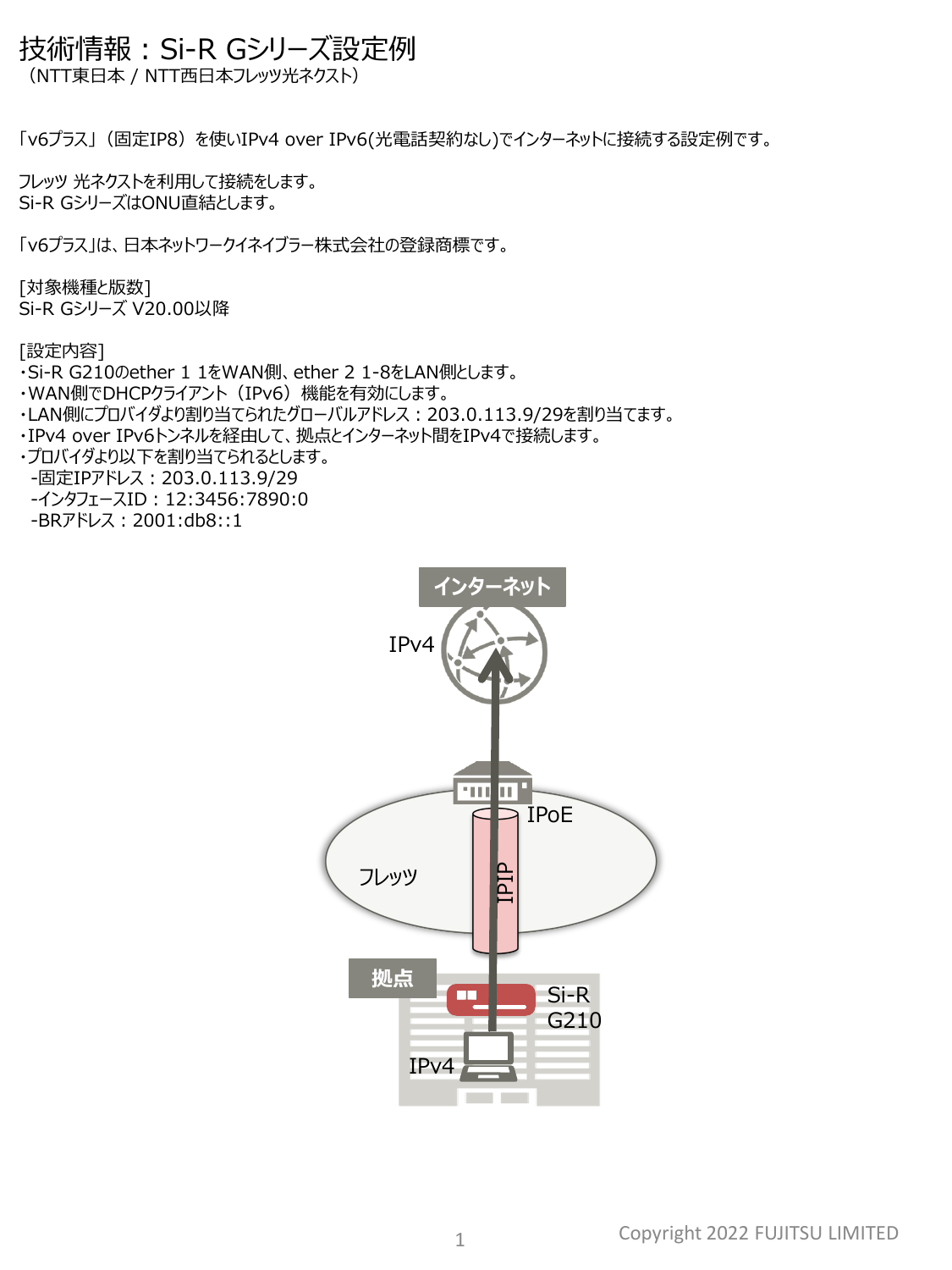## [設定例] ・useridにはv6プラスで使用する認証IDを設定してください。 ・userpassにはv6プラスで使用する認証Passwordを設定してください。

Si-R G210設定例

ether 1 1 vlan untag 1 ether 1 2 use off ether 2 1-8 vlan untag 2 lan 0 ip address 203.0.113.9/29 3 lan 0 vlan 2 lan 1 ipv6 use on lan 1 ipv6 ifid 12:3456:7890:0 lan 1 ipv6 address 0 auto lan 1 ipv6 ra mode recv lan 1 ipv6 ra recv prefix-mode routers lan 1 ipv6 dhcp service client lan 1 ipv6 dhcp client option na off lan 1 vlan 1 remote 0 name internet remote 0 ap 0 datalink type ip remote 0 ap 0 tunnel local ra@lan1 remote 0 ap 0 tunnel remote 2001:db8::1 remote 0 ap 0 tunnel mtu 1500 remote 0 ap 0 v6plus mode enable remote 0 ap 0 v6plus auth userid userpass remote 0 ip route 0 default 1 1 remote 0 ip msschange 1420 syslog facility 23 time auto server 0::0 dhcp time zone 0900 proxydns domain 0 any \* any dhcp lan1 consoleinfo autologout 8h telnetinfo autologout 5m terminal charset SJIS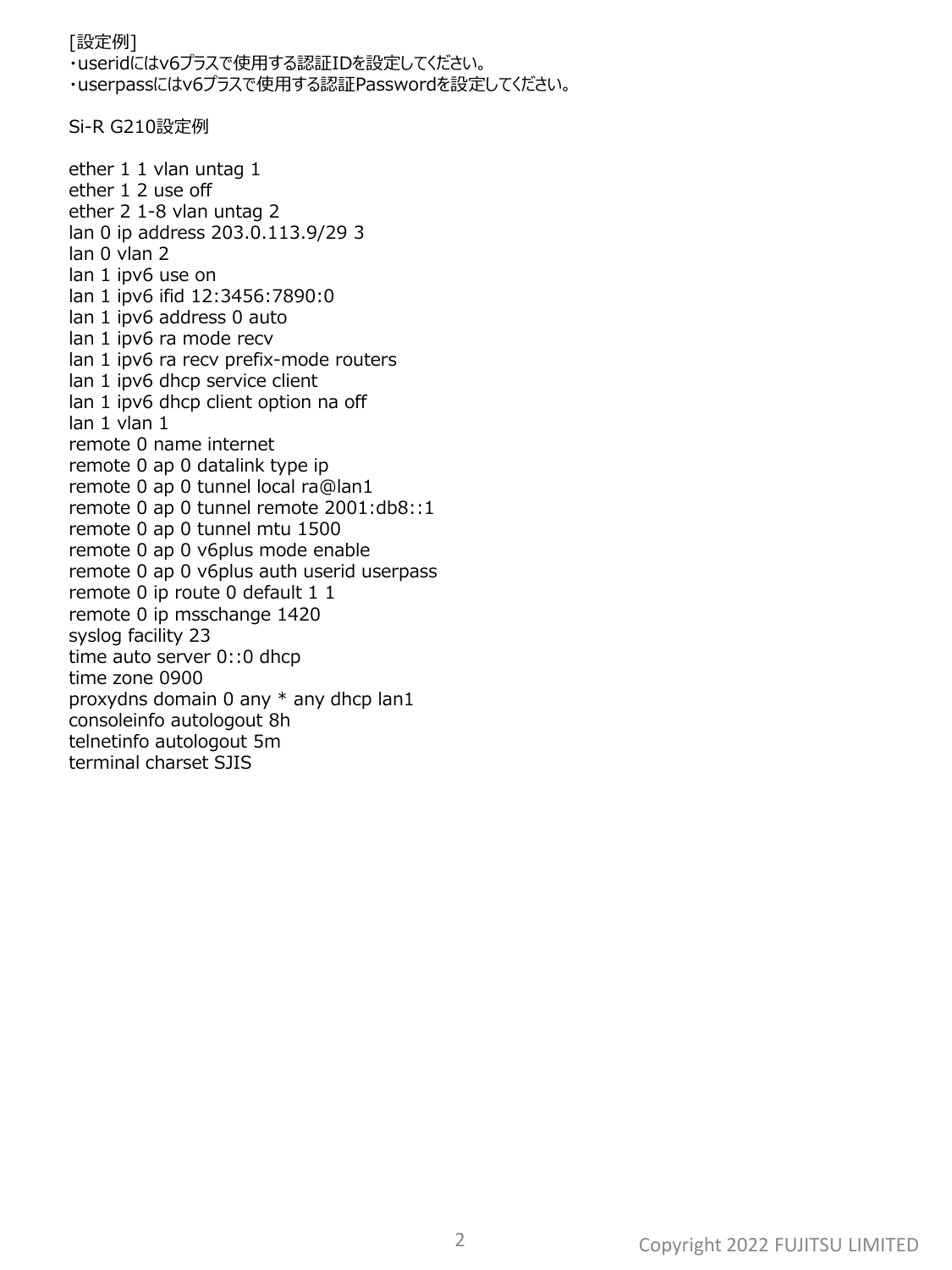解説 Si-R\_G210設定解説

ether 1 1 vlan untag 1 #ether1 1ポートをTag なしVLAN1に設定します。

ether 1 2 use off #ether1 2ポートを未使用に設定します。

ether 2 1-8 vlan untag 2 #ether2 1-8ポートをTag なしVLAN2に設定します。

lan 0 ip address 203.0.113.9/29 3 #LAN側IPアドレスを設定します。 #・203.0.113.9/29 : LAN側のIPアドレス/マスクです。 #・3:ブロードキャストアドレスのタイプ。通常は3で構いません。

lan 0 vlan 2 #VLAN ID とlan 定義番号の関連付けを行います。

lan 1 ipv6 use on #LAN側でIPv6機能を有効にします。

lan 1 ipv6 ifid 12:3456:7890:0 #インタフェースIDを設定します。

lan 1 ipv6 address 0 auto #RAで受信したプレフィックスを使用して自動的にアドレスを設定する。

lan 1 ipv6 ra mode recv #RA メッセージの受信機能を有効にします。

lan 1 ipv6 ra recv prefix-mode routers #RA変更時に即時反映させます。

lan 1 ipv6 dhcp service client #WAN側インターフェースに対して、IPv6 DHCPクライアント機能を有効にします。

lan 1 ipv6 dhcp client option na off #IPv6 DHCP クライアントのIPv6 アドレス要求を無効にします。

lan 1 vlan 1 #VLAN ID とlan 定義番号の関連付けを行います。